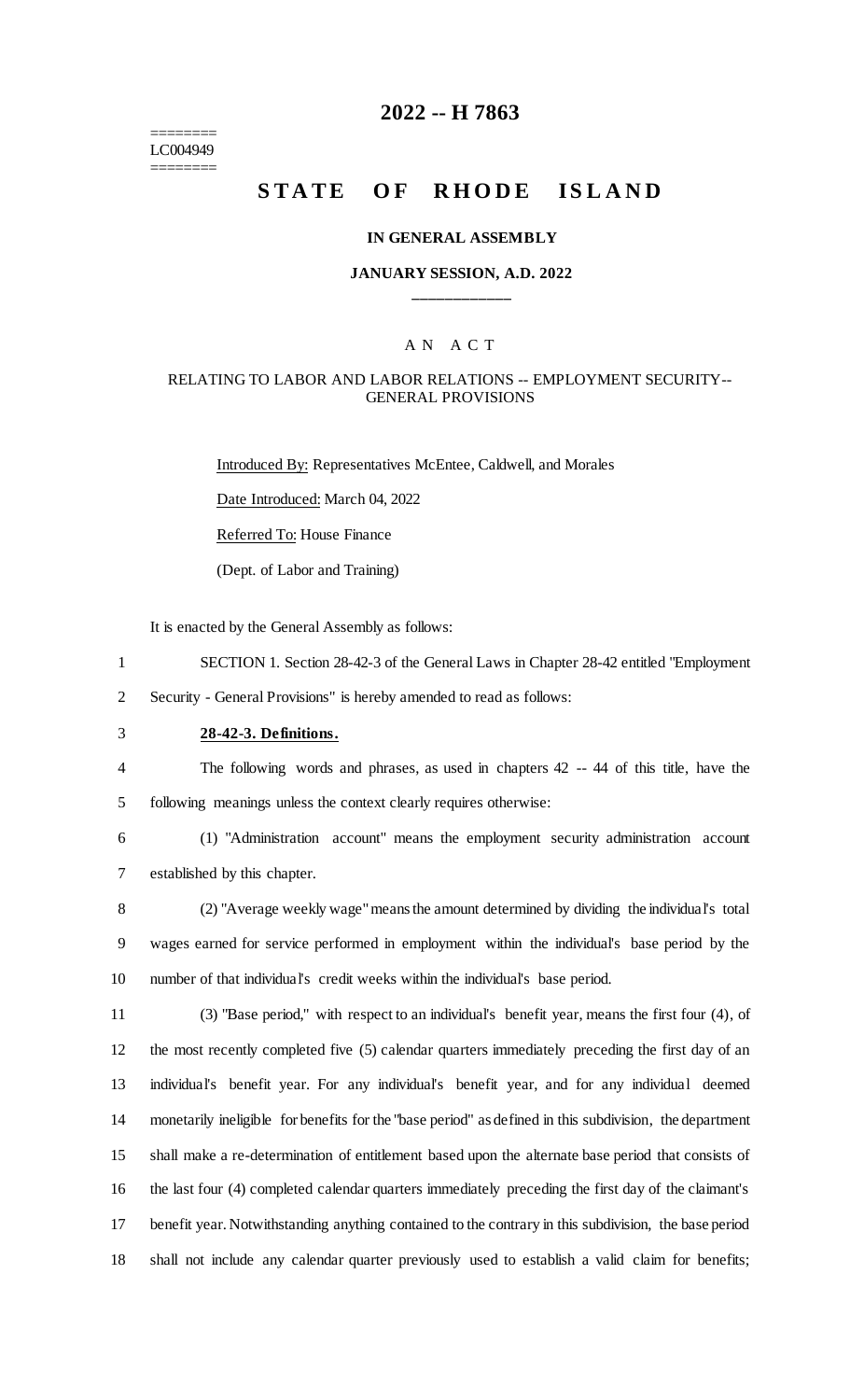provided, that notwithstanding any provision of chapters 42 -- 44 of this title to the contrary, for the benefit years beginning on or after October 4, 1992, whenever an individual who has received workers' compensation benefits is entitled to reinstatement under § 28-33-47, but the position to which reinstatement is sought does not exist or is not available, the individual's base period shall be determined as if the individual filed for benefits on the date of the injury.

 (4) "Benefit" means the money payable to an individual as compensation for the individual's wage losses due to unemployment as provided in these chapters.

 (5) "Benefit credits" means the total amount of money payable to an individual as benefits, as determined by § 28-44-9.

 (6) "Benefit rate" means the money payable to an individual as compensation, as provided in chapters 42 -- 44 of this title, for the individual's wage losses with respect to any week of total unemployment.

 (7) "Benefit year," with respect to any individual who does not already have a benefit year in effect and who files a valid claim for benefits, means fifty-two (52) consecutive calendar weeks, the first of which shall be the week containing the day as of which he or she first files a valid claim in accordance with regulations adopted as hereinafter prescribed; provided, that the benefit year shall be fifty-three (53) weeks if the filing of a new, valid claim would result in overlapping any quarter of the base period of a prior new claim previously filed by the individual. In no event shall a new benefit year begin prior to the Sunday next following the end of the old benefit year.

 (8) "Calendar quarter" means the period of three (3) consecutive calendar months ending March 31, June 30, September 30, and December 31; or the equivalent thereof, in accordance with regulations as subsequently prescribed.

 (9) "Contributions" means the money payments to the state employment security fund required by those chapters.

 (10) "Credit amount," effective July 6, 2014, means earnings by the individual in an amount equal to at least eight (8) times the individual's weekly benefit rate.

 (11) "Credit week," prior to July 1, 2012, means any week within an individual's base period in which that individual earned wages amounting to at least twenty (20) times the minimum hourly wage as defined in chapter 12 of this title for performing services in employment for one or more employers subject to chapters 42 -- 44 of this title, and for the period July 1, 2012, through July 5, 2014, means any week within an individual's base period in which that individual earned wages amounting to at least the individual's weekly benefit rate for performing services in employment for one or more employers subject to chapters 42 -- 44 of this title.

(12) "Crew leader," for the purpose of subdivision (19) of this section, means an individual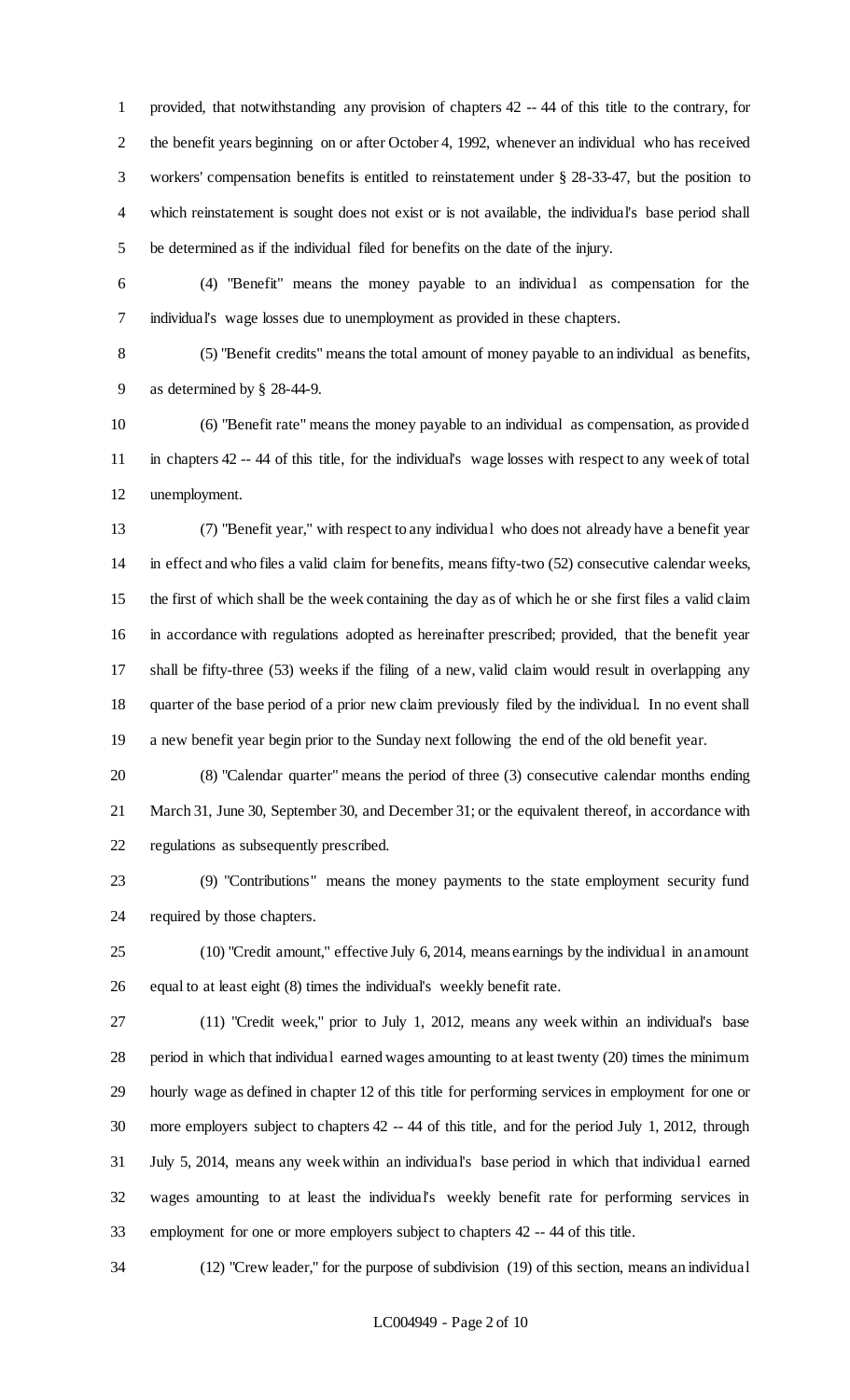who:

(i) Furnishes individuals to perform service in agricultural labor for any other person;

 (ii) Pays (either on the crew leader's own behalf or on behalf of that other person) the individuals so furnished by the crew leader for the service in agricultural labor performed by them; and

 (iii) Has not entered into a written agreement with that other person (farm operator) under which that individual (crew leader) is designated as an employee of that other person (farm operator).

 (13) "Director" means the head of the department of labor and training or the director's authorized representative.

 (14) "Domestic service employment." "Employment" includes domestic service in a private home performed for a person who paid cash remuneration of one thousand dollars (\$1,000) or more in any calendar quarter in the current calendar year, or the preceding calendar year, to individuals employed in that domestic service.

 (15) "Employee" means any person who is, or has been, employed by an employer subject to those chapters and in employment subject to those chapters.

(16) "Employer" means:

(i) Any employing unit that was an employer as of December 31, 1955;

 (ii) Any employing unit that for some portion of a day on and after January 1, 1956, has, or had, in employment, within any calendar year, one or more individuals; except, however, for "domestic service employment," as defined in subdivision (14) of this section;

 (iii) For the effective period of its election pursuant to § 28-42-12, any other employing unit that has elected to become subject to chapters 42 -- 44 of this title; or

 (iv) Any employing unit not an employer by reason of any other paragraph of this subdivision for which, within either the current or preceding calendar year, service is, or was, performed with respect to which that employing unit is liable for any federal tax against which credit may be taken for contributions required to be paid into this state's employment security fund; or which, as a condition for approval of chapters 42 -- 44 of this title for full tax credit against the tax imposed by the Federal Unemployment Tax Act, 26 U.S.C. § 3301 et seq., is required, pursuant to that act, to be an "employer" under chapters 42 -- 44 of this title.

 (17) "Employing unit" means any person, partnership, association, trust, estate, or corporation, whether domestic or foreign, or its legal representative, trustee in bankruptcy, receiver, or trustee, or the legal representative of a deceased person, that has, or had, in the unit's employ, one or more individuals. For the purposes of subdivision (14) of this section, a private home shall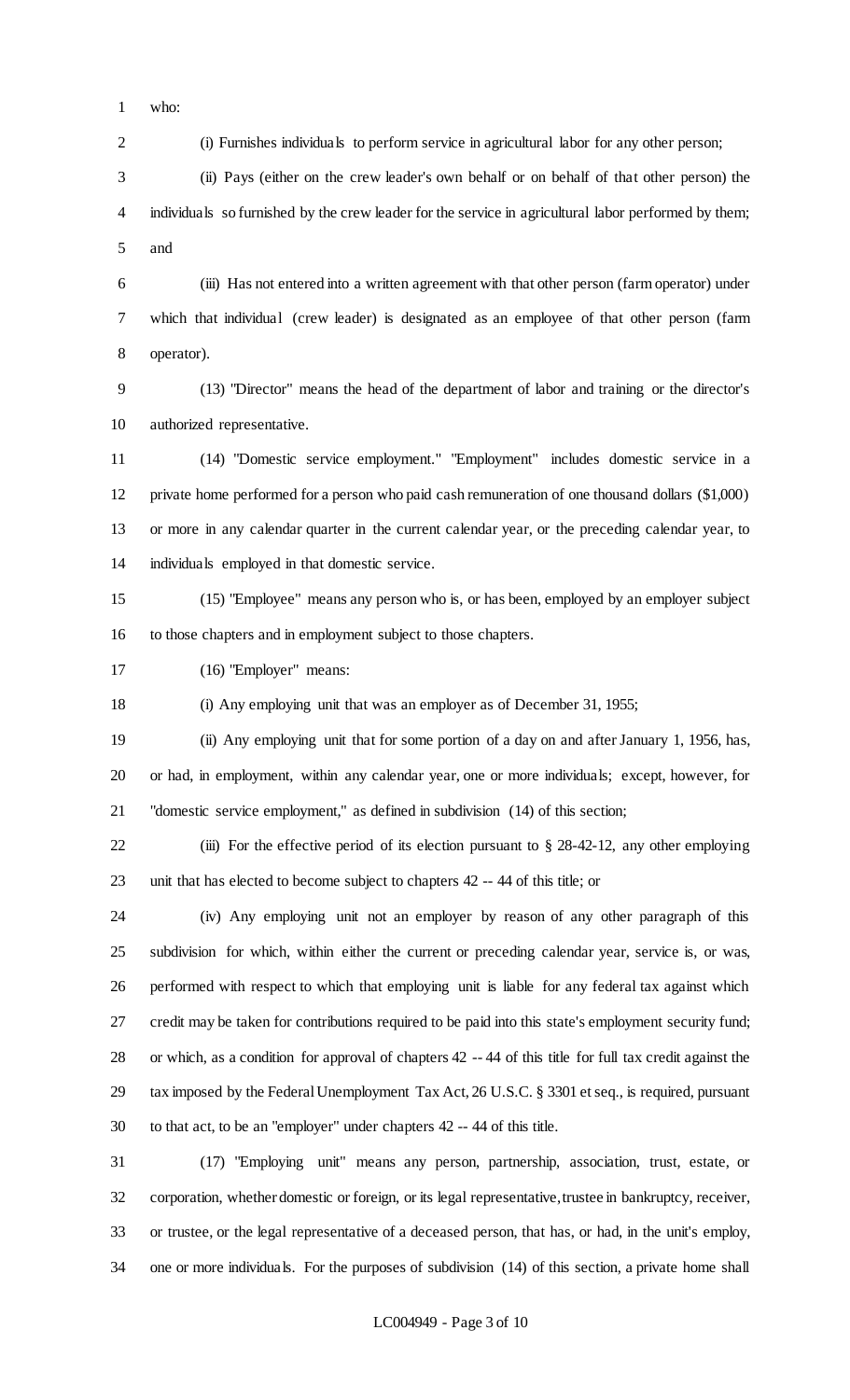be considered an employing unit only if the person for whom the domestic service was performed paid cash remuneration of one thousand dollars (\$1,000) or more in any calendar quarter in the current calendar year, or the preceding calendar year, to individuals employed in that domestic service in that private home.

 (18)(i) "Employment," subject to §§ 28-42-4 -- 28-42-10, means service, including service in interstate commerce, performed for wages, or under any contract of hire, written or oral, express or implied; provided, that service performed shall also be deemed to constitute employment for all the purposes of chapters 42 -- 44 of this title if performed by an individual in the employ of a nonprofit organization as described in subdivision (25) of this section, except as provided in § 28- 42-8(7).

 (ii) Notwithstanding any other provisions of this section, "Employment" also means service with respect to which a tax is required to be paid under any federal law imposing a tax against which credit may be taken for contributions required to be paid into this state's employment security fund or which, as a condition for full tax credit against the tax imposed by the Federal Unemployment Tax Act, is required to be covered under chapters 42 -- 44 of this title.

 (iii) Employment not to include owners. Employment does not include services performed by sole proprietors (owners), partners in a partnership, limited liability company -- single member filing as a sole proprietor with the IRS, or members of a limited liability company filing as a partnership with the IRS.

(19) "Employment -- Crew leader." For the purposes of subdivision (12) of this section:

(i) Any individual who is a member of a crew furnished by a crew leader to perform service

in agricultural labor for any other person shall be treated as an employee of that crew leader if:

 (A) That crew leader holds a valid certificate of registration under the Migrant and Seasonal Agricultural Worker Protection Act, 29 U.S.C. § 1801 et seq., or substantially all members of that crew operate or maintain tractors, mechanized harvesting, or crop-dusting equipment, or any other mechanized equipment that is provided by that crew leader; and

 (ii) That individual is not an employee of the other person within the meaning of subdivision (15) of this section; and

 (iii) In the case of any individual who is furnished by a crew leader to perform service in agricultural labor for any other person and who is not treated as an employee of that crew leader:

 (A) That other person, and not the crew leader, shall be treated as the employer of that individual; and

 (B) That other person shall be treated as having paid cash remuneration to that individual in an amount equal to the amount of cash remuneration paid to that individual by the crew leader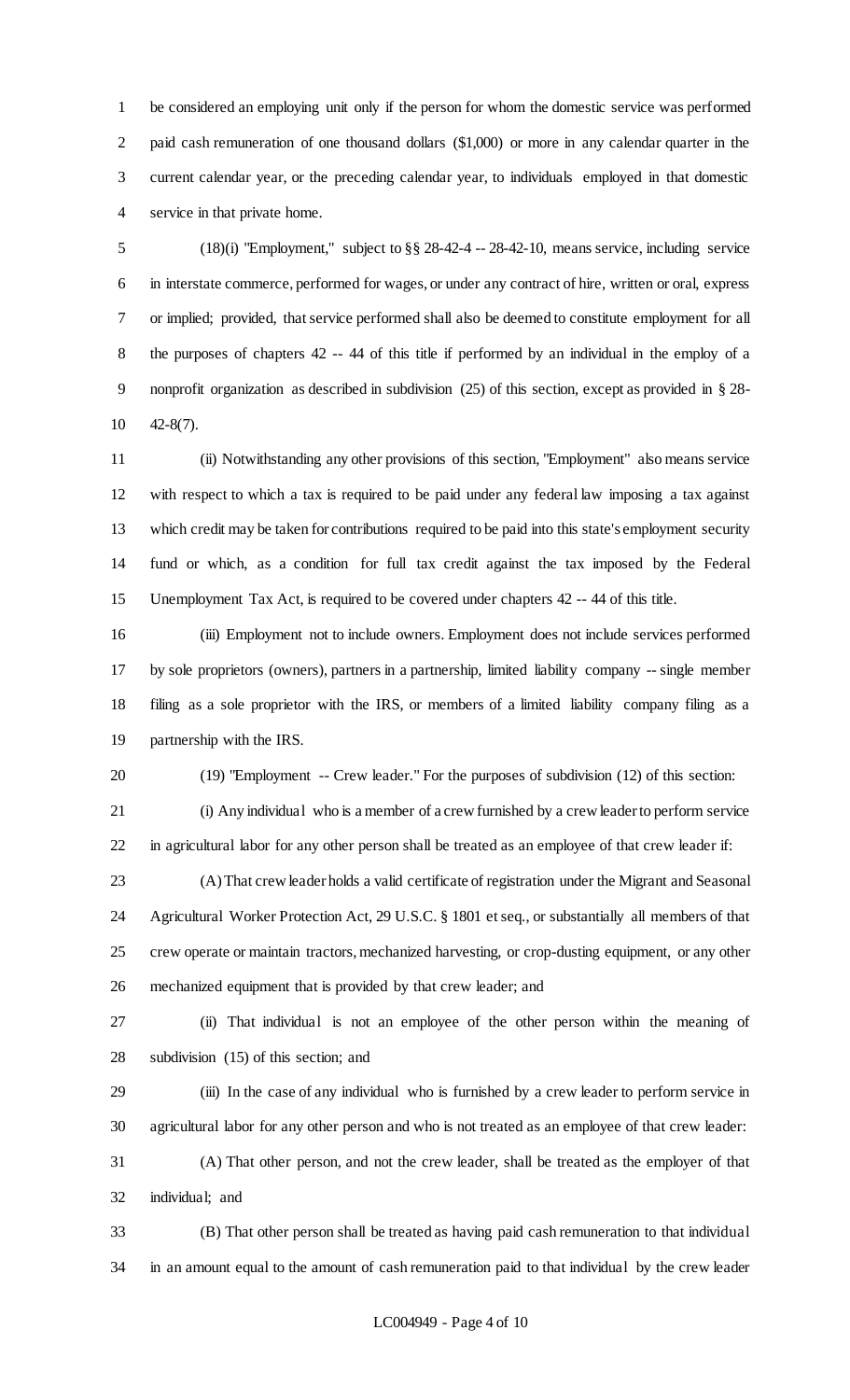(either on the crew leader's own behalf or on behalf of that other person) for the service in agricultural labor performed for that other person. (20) "Employment office" means a free, public-employment office, or its branch, operated by the director or by this state as part of a system of free, public-employment offices, or any other agency that the director may designate with the approval of the Social Security Administration. (21) "Fund" means the employment security fund established by this chapter. (22) "Governmental entity" means state and local governments in this state and include s the following: (i) The state of Rhode Island or any of its instrumentalities, or any political subdivision of the state, or any of its instrumentalities; (ii) Any instrumentality of more than one of these entities; or (iii) Any instrumentality of any of these entities and one or more other states or political subdivisions. (23) "Hospital" means an institution that has been licensed, certified, or approved by the department of health as a hospital. (24)(i) "Institution of higher education" means an educational institution in this state that: (A) Admits, as regular students, only individuals having a certificate of graduation from a high school, or the recognized equivalent of such certificate; (B) Is legally authorized within this state to provide a program of education beyond high school; (C) Provides: (I) An educational program for which it awards a bachelor's or higher degree, or a program that is acceptable for full credit toward such a degree; (II) A program of post-graduate or post-doctoral studies; or (III) A program of training to prepare students for gainful employment in a recognized occupation; and (D) Is a public or other nonprofit institution. (ii) Notwithstanding any of the preceding provisions of this subdivision, all colleges and universities in this state are institutions of higher education for purposes of this section. (25) "Nonprofit organization" means an organization, or group of organizations, as defined 31 in 26 U.S.C. § 501(c)(3), that is exempt from income tax under 26 U.S.C. § 501(a). (26)(i) "Partial unemployment." An employee shall be deemed partially unemployed in any week of less than full-time work if the employee fails to earn in wages for that week an amount equal to the weekly benefit rate for total unemployment to which the employee would be entitled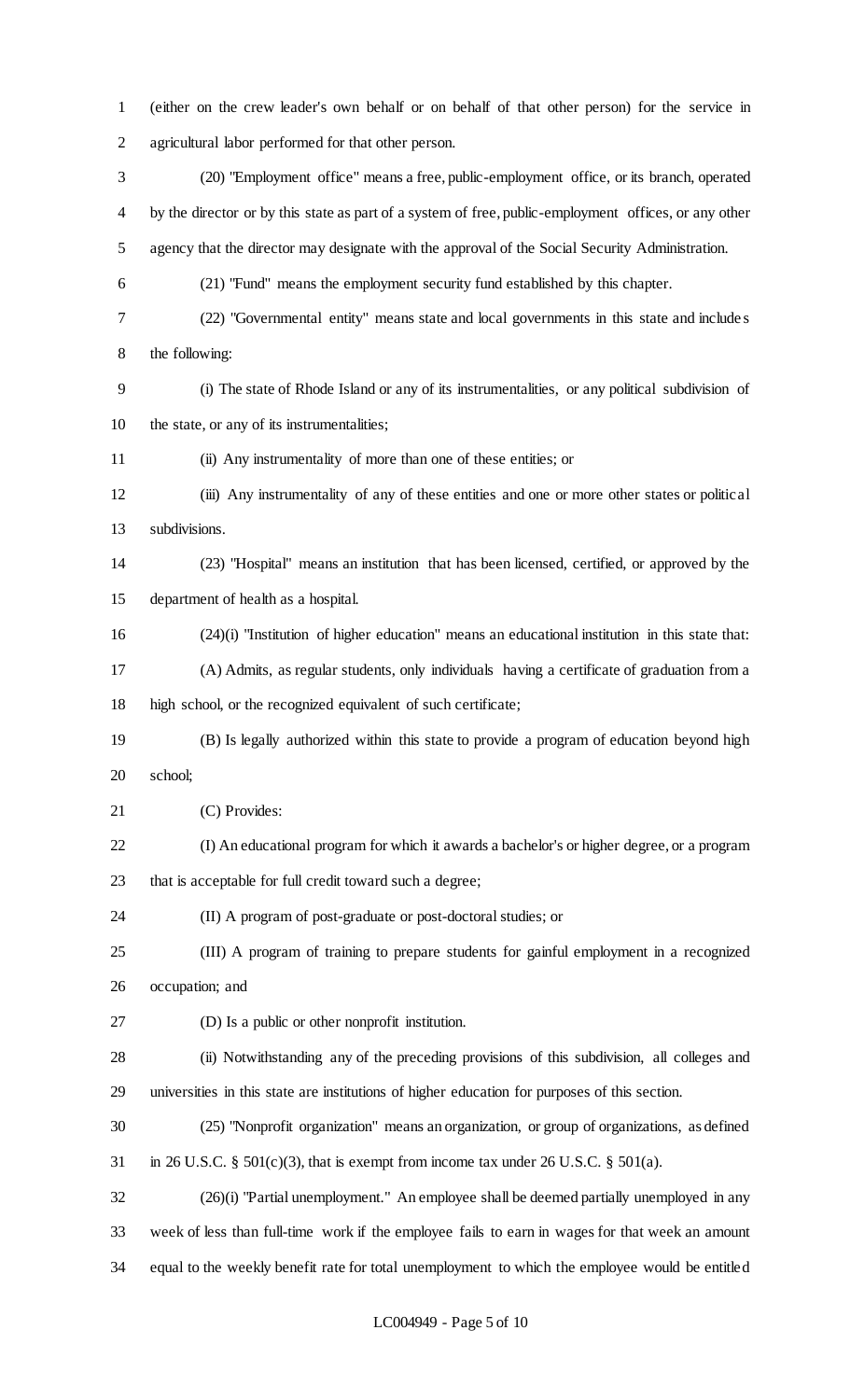if totally unemployed and eligible. For weeks beginning on or after May 23, 2021, through June 2 30, 2022 2023, an employee shall be deemed partially unemployed in any week of less than full- time work if the employee fails to earn wages for that week in an amount equal to or greater than one hundred and fifty percent (150%) of the weekly benefit rate for total unemployment to which the employee would be entitled if totally unemployed and eligible.

 (ii) For the purposes of this subdivision and subdivision (28) of this section, "wages" includes only that part of remuneration for any work that is in excess of one-fifth (1/5) of the weekly benefit rate for total unemployment, rounded to the next lower multiple of one dollar (\$1.00), to which the individual would be entitled if totally unemployed and eligible in any one week, and "services" includes only that part of any work for which remuneration in excess of one-fifth (1/5) of the weekly benefit rate for total unemployment, rounded to the next lower multiple of one dollar (\$1.00), to which the individual would be entitled if totally unemployed and eligible in any one week is payable; provided, that nothing contained in this paragraph shall permit any individual to whom remuneration is payable for any work performed in any week in an amount equal to or greater than his or her weekly benefit rate to receive benefits under this subdivision for that week.

 (iii) Notwithstanding the foregoing, for weeks ending on or after May 23, 2021, through June 30, 2022, "wages" includes only that part of remuneration for any work that is in excess of fifty percent (50%) of the weekly benefit rate for total unemployment, rounded to the next lower multiple of one dollar (\$1.00), to which the individual would be entitled if totally unemployed and eligible in any one week, and "services" includes only that part of any work for which remuneration in excess of fifty percent (50%) of the weekly benefit rate for total unemployment, rounded to the next lower multiple of one dollar (\$1.00), to which the individual would be entitled if totally unemployed and eligible in any one week is payable. Provided, that, during the period defined in this subdivision, nothing contained in this subdivision shall permit any individual to whom remuneration is payable for any work performed in any week in an amount equal to or greater than one hundred fifty percent (150%) of their weekly benefit rate to receive benefits under this subdivision for that week.

 (iv) Notwithstanding anything contained to the contrary in this subdivision, "services," as used in this subdivision and in subdivision (28) of this section, does not include services rendered by an individual under the exclusive supervision of any agency of this state, or any of its political subdivisions, by which the services are required solely for the purpose of affording relief, support, or assistance to needy individuals performing those services, or services performed by members of the national guard and organized reserves in carrying out their duties in weekly drills as members of those organizations. "Wages," as used in this subdivision and in subdivision (28) of this section,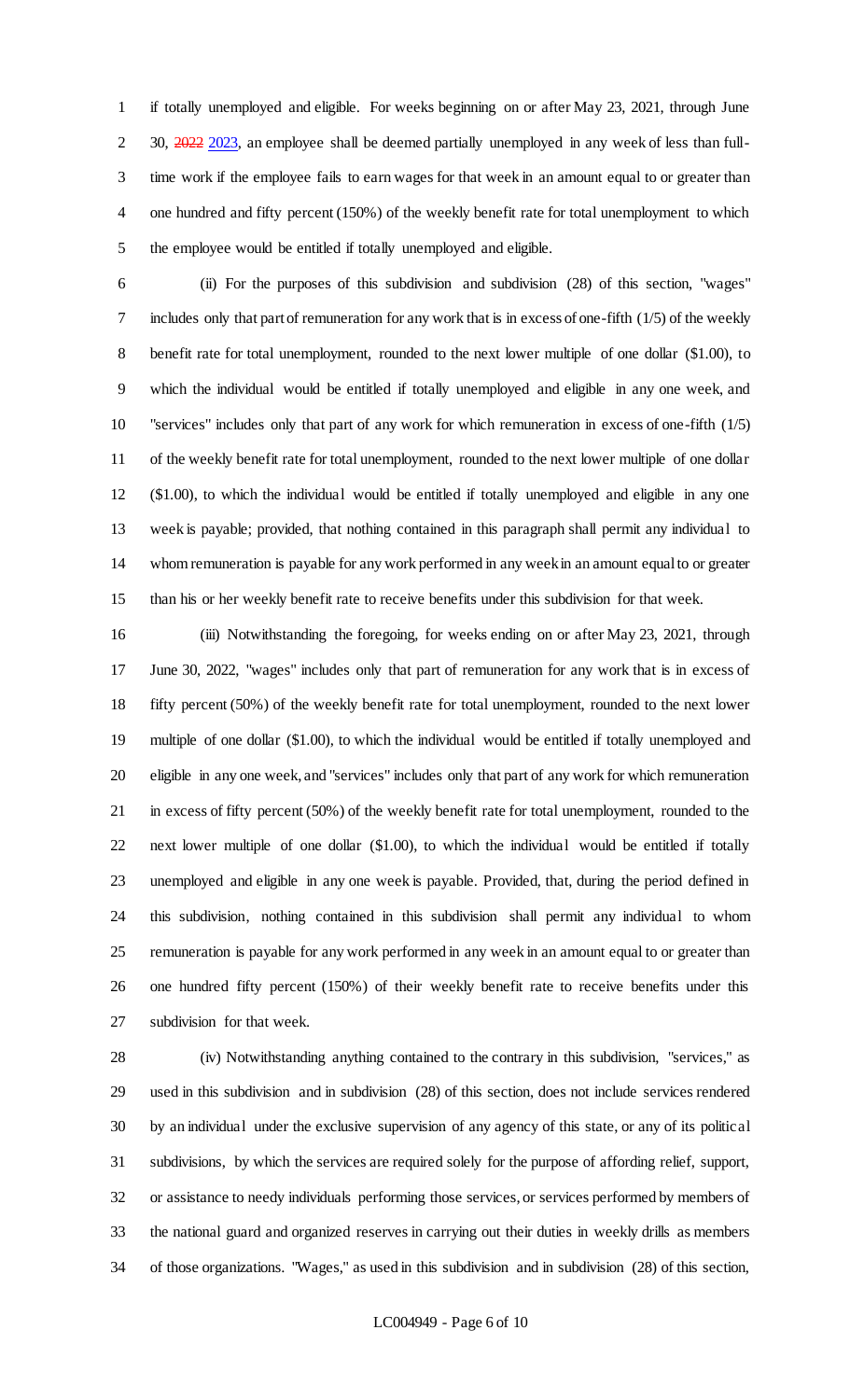does not include either remuneration received by needy individuals for rendering the aforementioned services when that remuneration is paid exclusively from funds made available for that purpose out of taxes collected by this state or any of its political subdivisions, or remuneration received from the federal government by members of the national guard and organized reserves, as drill pay, including longevity pay and allowances.

 (27) "Payroll" means the total amount of all wages paid by the employer to the employer's employees for employment.

 (28) "Total unemployment." An individual shall be deemed totally unemployed in any week in which the individual performs no services (as used in subdivision (26) of this section) and for which the individual earns no wages (as used in subdivision (26) of this section), and in which the individual cannot reasonably return to any self-employment in which the individual has customarily been engaged.

 (29) "Wages" means all remuneration paid for personal services on or after January 1, 1940, including commissions and bonuses and the cash value of all remuneration paid in any medium other than cash, and all other remuneration that is subject to a tax under a federal law imposing a tax against which credit may be taken for contributions required to be paid into a state unemployment fund. Gratuities customarily received by an individual in the course of the individual's employment from persons other than the individual's employing unit shall be treated as wages paid by the individual's employing unit. The reasonable cash value of remuneration paid in any medium other than cash, and the reasonable amount of gratuities, shall be estimated and determined in accordance with rules prescribed by the director; except that for the purpose of this subdivision and of §§ 28-43-1 -- 28-43-14, this term does not include:

 (i) That part of remuneration that is paid by an employer to an individual with respect to employment during any calendar year, after remuneration equal to the amount of the taxable wage base as determined in accordance with § 28-43-7 has been paid during that calendar year by the employer or the employer's predecessor to that individual; provided, that if the definition of "wages" as contained in the Federal Unemployment Tax Act is amended to include remuneration in excess of the taxable wage base for that employment, then, for the purposes of §§ 28-43-1 -- 28- 43-14, "wages" includes the remuneration as previously set forth, up to an amount equal to the dollar limitation specified in the federal act. For the purposes of this subdivision, "employment" includes services constituting employment under any employment security law of another state or of the federal government;

 (ii) The amount of any payment made to, or on behalf of, an employee under a plan or system established by an employer that makes provision for employees generally, or for a class or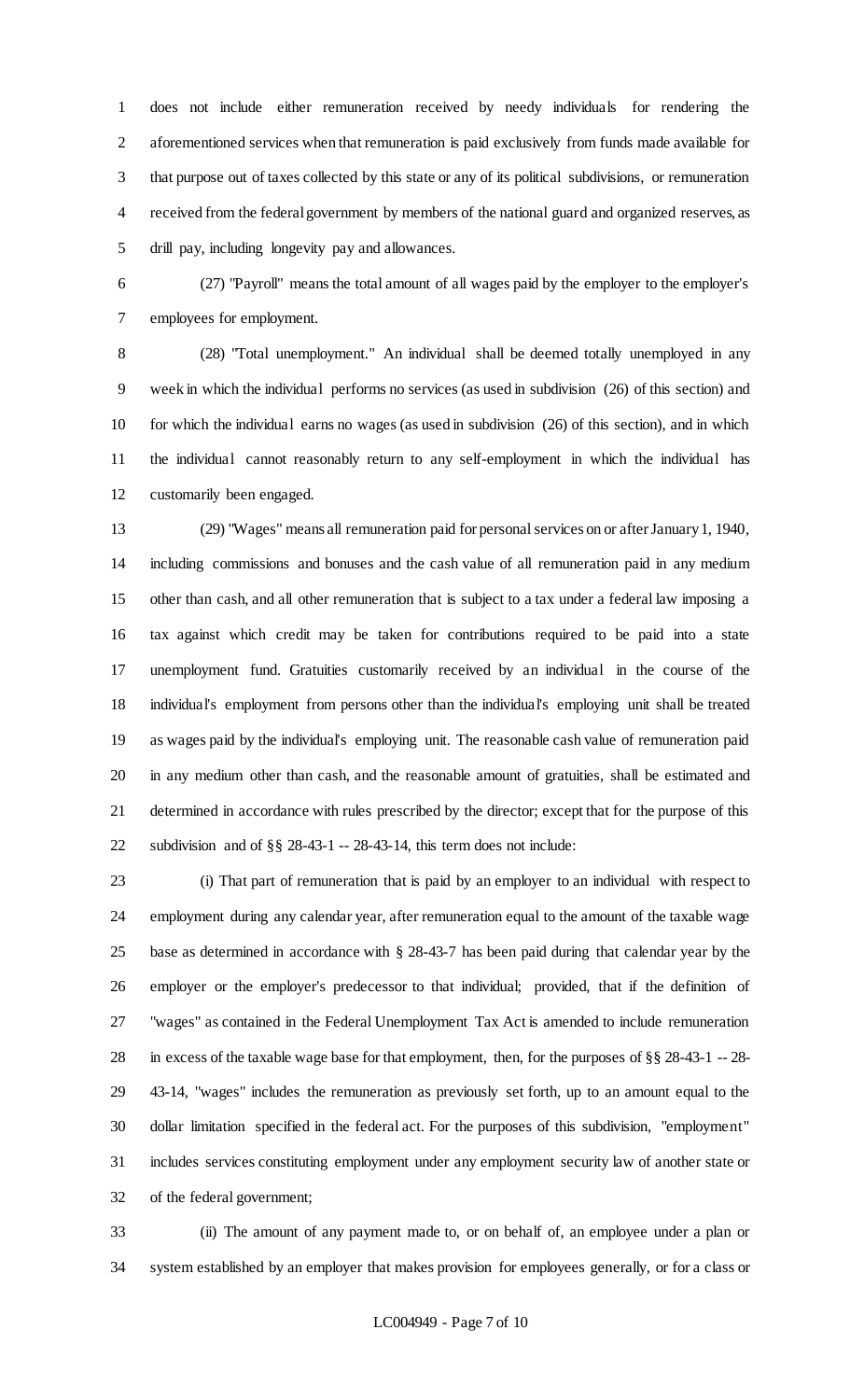classes of employees (including any amount paid by an employer or an employee for insurance or annuities, or into a fund, to provide for any such payment), on account of:

(A) Retirement;

(B) Sickness or accident disability;

 (C) Medical and hospitalization expenses in connection with sickness or accident disability; or

(D) Death; provided, that the employee has not the:

 (I) Option to receive, instead of provision for that death benefit, any part of that payment or, if that death benefit is insured, any part of the premiums (or contributions to premiums) paid by the individual's employer; and

 (II) Right, under the provisions of the plan or system or policy of insurance providing for that death benefit, to assign that benefit, or to receive a cash consideration in lieu of that benefit either upon the employee's withdrawal from the plan or system providing for that benefit or upon termination of the plan or system or policy of insurance, or of the individual's employment with that employer;

 (E) The payment by an employer (without deduction from the remuneration of the employee) of:

(I) The tax imposed upon an employee under 26 U.S.C. § 3101; or

(II) Any payment required from an employee under chapters 42 -- 44 of this title;

 (iii) Any amount paid by an employee, or an amount paid by an employer, under a benefit plan organized under the Internal Revenue Code [26 U.S.C. § 125].

(30) "Week" means the seven-day (7) calendar week beginning on Sunday at 12:01 A.M.

and ending on Saturday at 12:00 A.M. midnight.

 SECTION 2. Section 28-44-7 of the General Laws in Chapter 28-44 entitled "Employment Security - Benefits" is hereby amended to read as follows:

### **28-44-7. Partial unemployment benefits.**

 For weeks beginning on or after July 1, 1983, an individual partially unemployed and eligible in any week shall be paid sufficient benefits with respect to that week, so that the individual's week's wages, rounded to the next higher multiple of one dollar (\$1.00), as defined in § 28-42-3(26), and the individual's benefits combined will equal in amount the weekly benefit rate to which the individual would be entitled if totally unemployed in that week. For weeks beginning 32 on or after May 23, 2021, through June 30,  $\frac{2022}{2023}$ , an individual partially unemployed and eligible in any week shall be paid benefits in an amount equal to the weekly benefit rate to which the individual would be entitled if totally unemployed in that week less any wages earned in that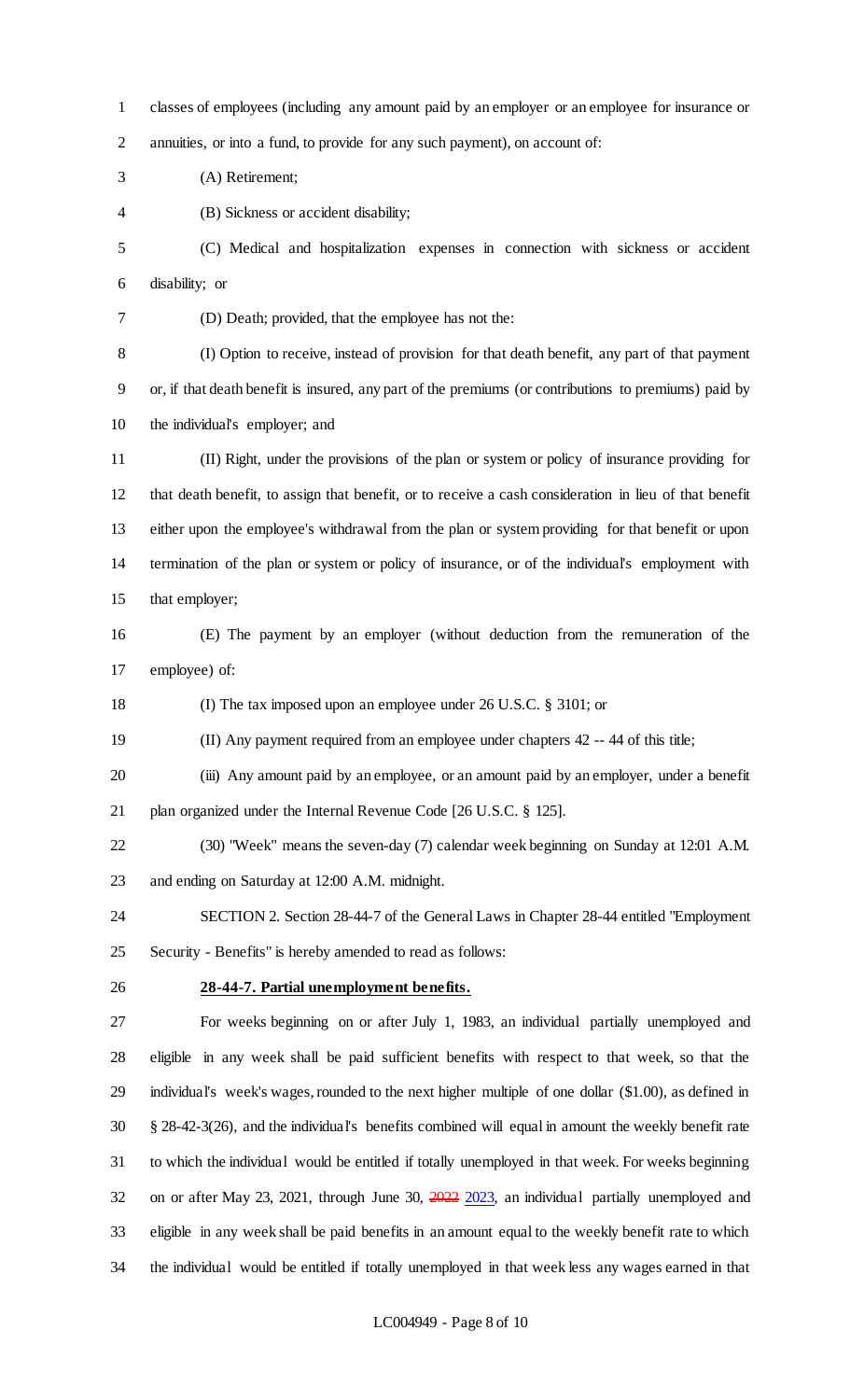- 1 week, as defined in § 28-42-3(26), and the individual's benefits combined may not exceed in
- 2 amount one hundred and fifty percent (150%) of the individual's weekly benefit rate.
- 3 SECTION 3. This act shall take effect upon passage.

#### LC004949 ========

 $=$ 

LC004949 - Page 9 of 10